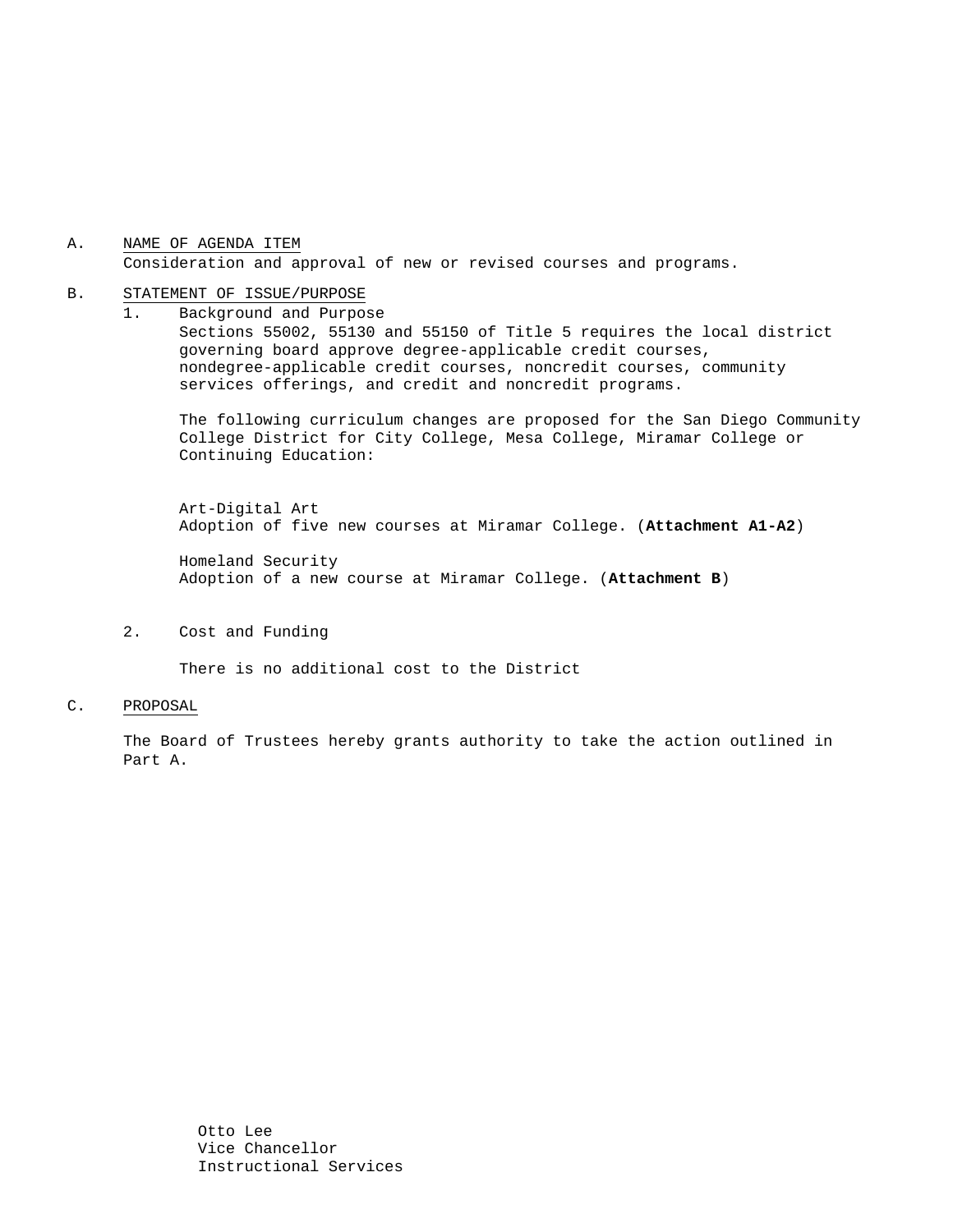## **ACTION**

Adoption of five new courses at Miramar College.

Proposed new courses at Miramar College:

## **158 Survey of Graphics Technology 48 - 54 hours lecture, 3 units Grade Only**

*Advisory:* English 48, English 49 and Mathematics 34A, each with a grade of "C" or better, or equivalent or Assessment Skill Levels R5, W5 and M20.

This course is an introduction to the field of graphics technology. It provides a context for studying the effects of changing graphics technology on our civilization and environment from the historic, cultural, and market perspectives. Students also relate the field of graphics to their personal lives and ambitions. This course is intended for students majoring in graphics or anyone interested in the fields of communications and marketing. (FT) Associate Degree Credit & transfer to CSU and/or private colleges and universities.

### **160A Vector Art 01: Illustration Tools 12 - 13.5 hours lecture, 36 - 40.5 hours lab, 1.5 units Grade Only**

*Prerequisite:* Art-Fine Art 150B with a grade of "C" or better, or equivalent. *Advisory:* English 48, English 49 and Mathematics 34A, each with a grade of "C" or better, or equivalent or Assessment Skill Levels R5, W5 and M20. This course develops the linked skills of

visualizing images as systems of shapes and the computerized techniques for creating those shapes. Students use Adobe Illustrator® to create typography, information graphics, logos, and other computer-aided graphics. Students also train in efficient creation and manipulation of Bézier objects using pointer and keyboard-driven techniques to build images with the unique capabilities of vector graphics for pattern, precision, and relationships. This course in combination with Art Digital Media 170A provides a comprehensive overview of computer imaging technology. This course is intended for students majoring in Graphics or anyone interested in the field of graphics. This course may be taken up to four times with significant software changes. (FT) Associate Degree Credit & transfer to CSU and/or private colleges and universities.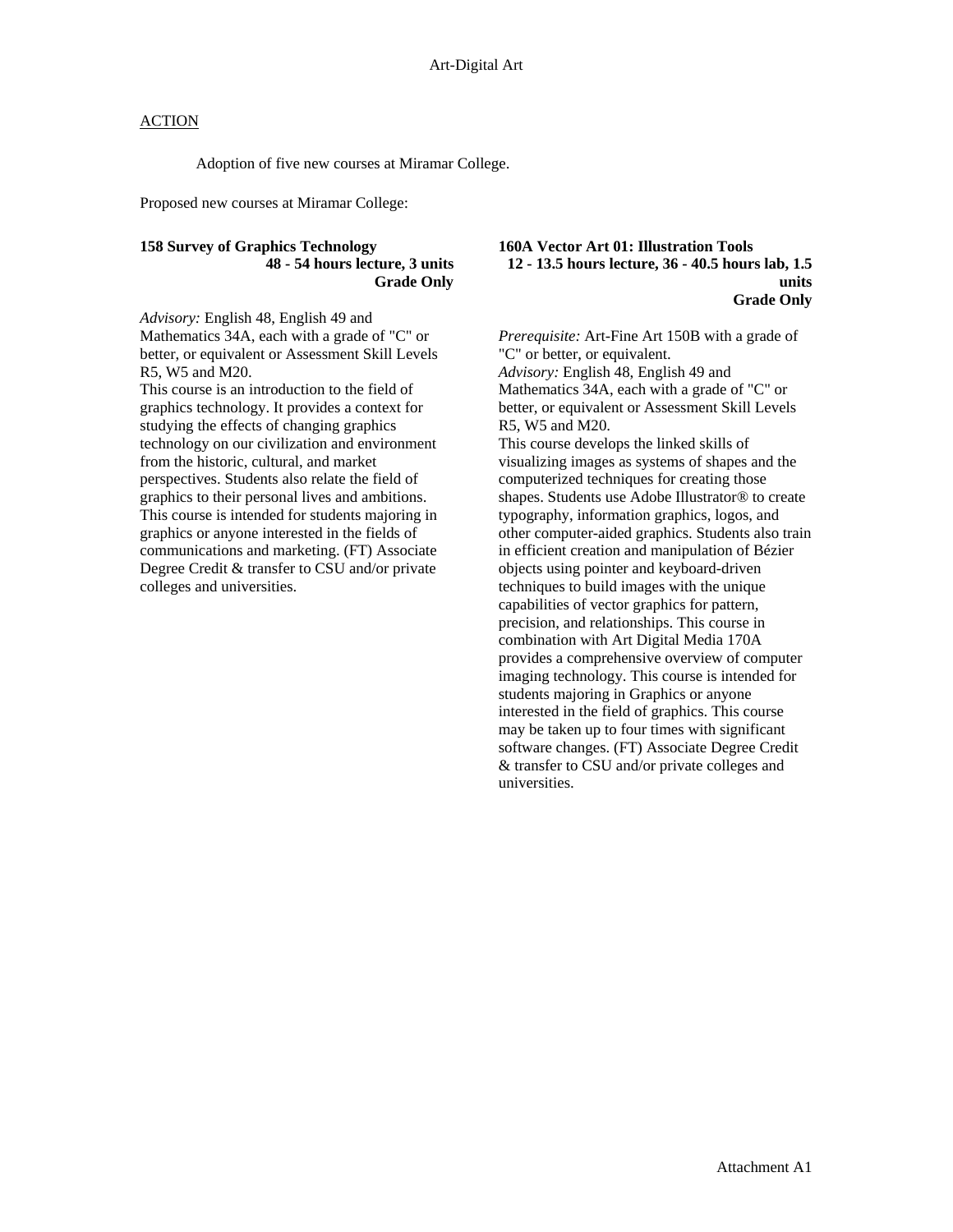## **160B Vector Art 01: Illustration Tasks**

### **12 - 13.5 hours lecture, 36 - 40.5 hours lab, 1.5 units Grade Only**

*Corequisite:* Completion of or concurrent enrollment in Digital Media 160A with a grade of "C" or better, or equivalent. *Advisory:* English 48, English 49 and Mathematics 34A, each with a grade of "C" or better, or equivalent or Assessment Skill Levels R5, W5 and M20. This course further develops the skills introduced

in Art Digital Media 160A. Students use Adobe Illustrator® to produce information graphics such as maps, charts, diagrams, and signs; text illustration; and symbols such as icons, logos, and glyphs. Students also repurpose vector graphics for a variety of practical applications in print and screen media for publication, promotion, web, sign and display, packaging, imprinted goods, and business communications. This course is intended for students majoring in Graphics or anyone interested in the field of graphics, business, or art. This course may be taken up to four times with significant software changes. (FT) Associate Degree Credit & transfer to CSU and/or private colleges and universities.

### **170A Raster Art 01A: Image Editing Tools 12 - 13.5 hours lecture, 36 - 40.5 hours lab, 1.5 units Grade Only**

*Prerequisite:* Art-Fine Art 150B with a grade of "C" or better, or equivalent.

*Advisory:* English 48, English 49 and Mathematics 34A, each with a grade of "C" or better, or equivalent or Assessment Skill Levels R5, W5 and M20.

This course introduces students to the production processes for creating and editing raster graphics, primarily using Photoshop®. Students learn the computer program, eye-hand skills, and workflows used to edit and repurpose images for various screen and print jobs in promotional and informational publications, web applications, sign and display, packaging, imprinted goods, and business communications. This course is intended for students majoring in Graphics or those seeking a foundation in digital photographic editing. This course may be taken up to four times with significant software changes. (FT) Associate Degree Credit & transfer to CSU and/or private colleges and universities.

### **170B Raster Art 01B: Image Editing Tasks 12 - 13.5 hours lecture, 36 - 40.5 hours lab, 1.5 units Grade Only**

*Corequisite: Completion of or concurrent enrollment in:* Digital Media 170A with a grade of "C" or better, or equivalent.

*Advisory:* English 48, English 49 and Mathematics 34A, each with a grade of "C" or better, or equivalent or Assessment Skill Levels R5, W5 and M20.

This course further develops the skills introduced in Art-Digital Media 170A for creating and editing raster graphics primarily using Photoshop®. Students focus on the application of computer graphics tools to screen and print jobs in promotional and informational publications, web applications, sign and display, packaging, imprinted goods, and business communications. This course is intended for students majoring in Graphics or those seeking enhancement of digital photographic editing skills. This course may be taken up to four times with significant software changes. (FT) Associate Degree Credit & transfer to CSU and/or private colleges and universities.